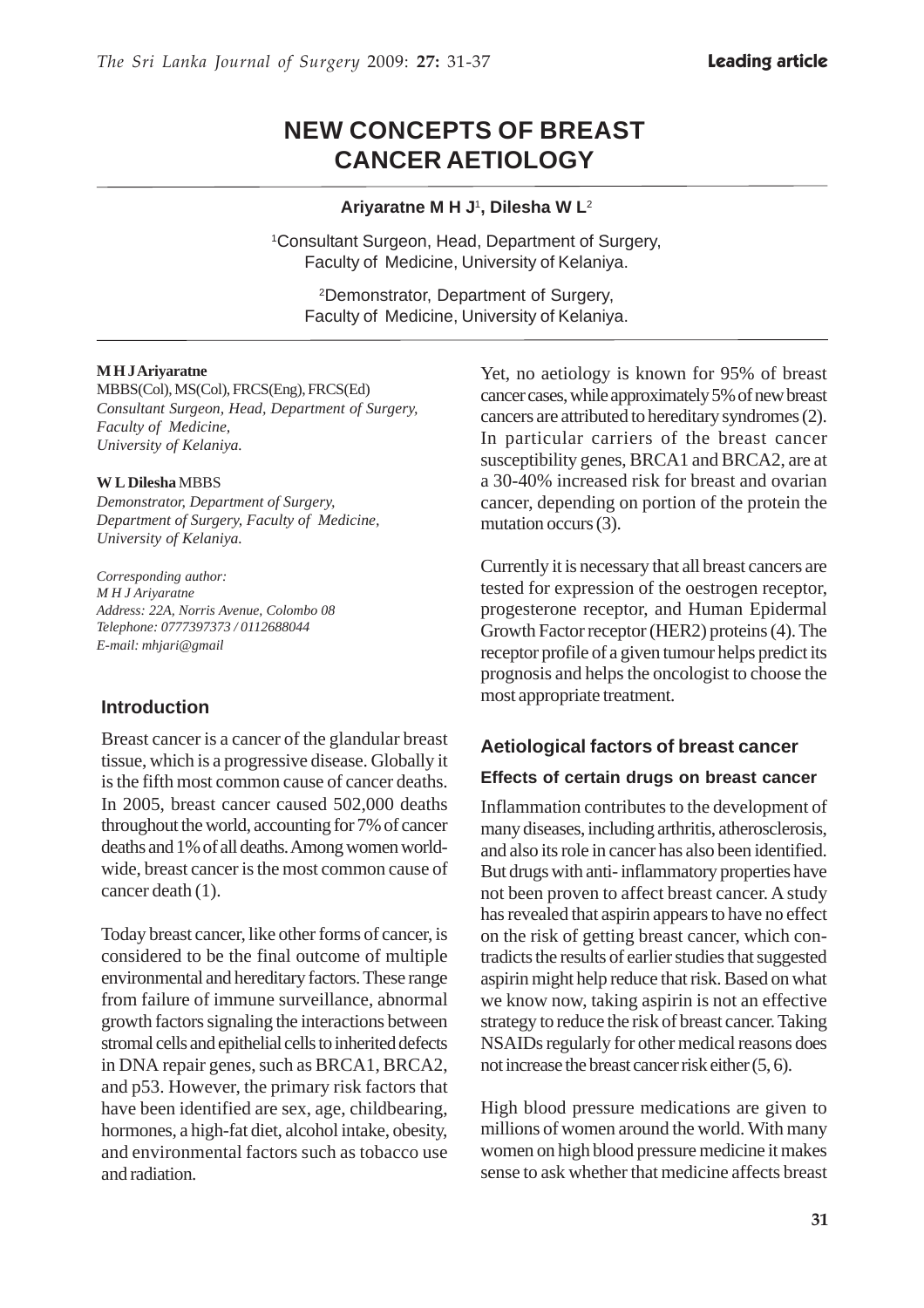cancer risk. Researchers found no difference in breast cancer risk between women who took antihypertensive drugs and women who did not (7). But women with higher than normal diastolic blood pressure, who were not taking medicine to control it, were found to have a higher risk of breast cancer (8).

Statins lower LDL cholesterol in people whose cholesterol levels are high. In laboratory studies, statins have been shown to halt the growth, survival and migration of certain cancer cells. Though it is believed that statins on their own were associated with a reduction in breast cancer, recent study reviewed here found that statins had no effect at all on the risk of several cancers, including breast cancer (9, 10). The target enzyme for cholesterollowering statins, HMG-CoA Reductase is associated with improved prognosis among ERpositive breast cancer patients, whereas ER negative patients seem to have a better outcome when HMG-CoAR is absent (11).

Digoxin treatment has shown to increase the risk of invasive breast cancer among post-menopausal women (12).

Drugs used to treat female infertility do not appear to be associated with an increased risk of breast cancer (13,14). The researchers found that clomephene and four synthetic hormones used to boost fertility did not significantly affect the risk of breast cancer (15, 16).

Tamoxifen has shown to reduce the incidence of oestrogen receptor positive breast cancer by approximately 50% in high risk women (17, 18). Similar results are seen for raloxifene which has a more favourable side-effect profile (19). Side effects appear to be fewer with the aromatase inhibitors, with no excess gynaecological (induced endometrial cancer) or thromboembolic events but an increase in fracture risk and joint symptoms does occur (20, 21).

# **Hormone use and breast cancer**

Hormonal factors are implicated in tumour progression and it is possible that factors influencing breast cancer induction could affect prognosis.

Younger ages at menarche were significantly associated with higher grade tumours and increased risk of lymph node metastases (22).

Based on research, most healthcare professionals generally believed that using modern birth control pills (oral contraceptives) did not increase breast cancer risk, but researchers did find a slight increase in breast cancer risk in women who took birth control pills. However, the absolute risk, even for women mostly at risk, parous women and who used oral contraceptives for at least 4 years before their first full term pregnancy, was very small (23).

Post-menopausal hormone therapy has been a controversial issue with regard to breast cancer in the past. Previous studies suggest that only women who used the hormones for at least 5 years have an increase in breast cancer risk, but none have evaluated how shorter durations of use impact risk of lobular breast cancer. New research shows that women using combination HRT (hormone replacement therapy) for three or more years roughly triple their risk of 2 types of breast cancer: invasive lobular carcinoma and mixed ductallobular carcinoma. Therefore the current trend is for women considering hormone use should still try and use hormones for the shortest time possible and should use the lowest dose possible (24).

A number of reports in the early 2000s showed a higher risk of hormone-receptor-positive breast cancer in post-menopausal women who took combined HRT for an extended period of time. Since year 2000, use of HRT by post-menopausal women has decreased dramatically. A couple of years later, scientists noticed that cases of new breast cancers were also declining and rates of hormone-receptor-positive breast cancer also dropped. Decreased HRT use linked to decreased risk makes it very likely that HRT really affects breast cancer risk (25, 26),

Taking oestrogen only HRT for fewer than five years was not associated with an increased risk of breast cancer. When oestrogen only HRT was used for more than five years, breast cancer risk increased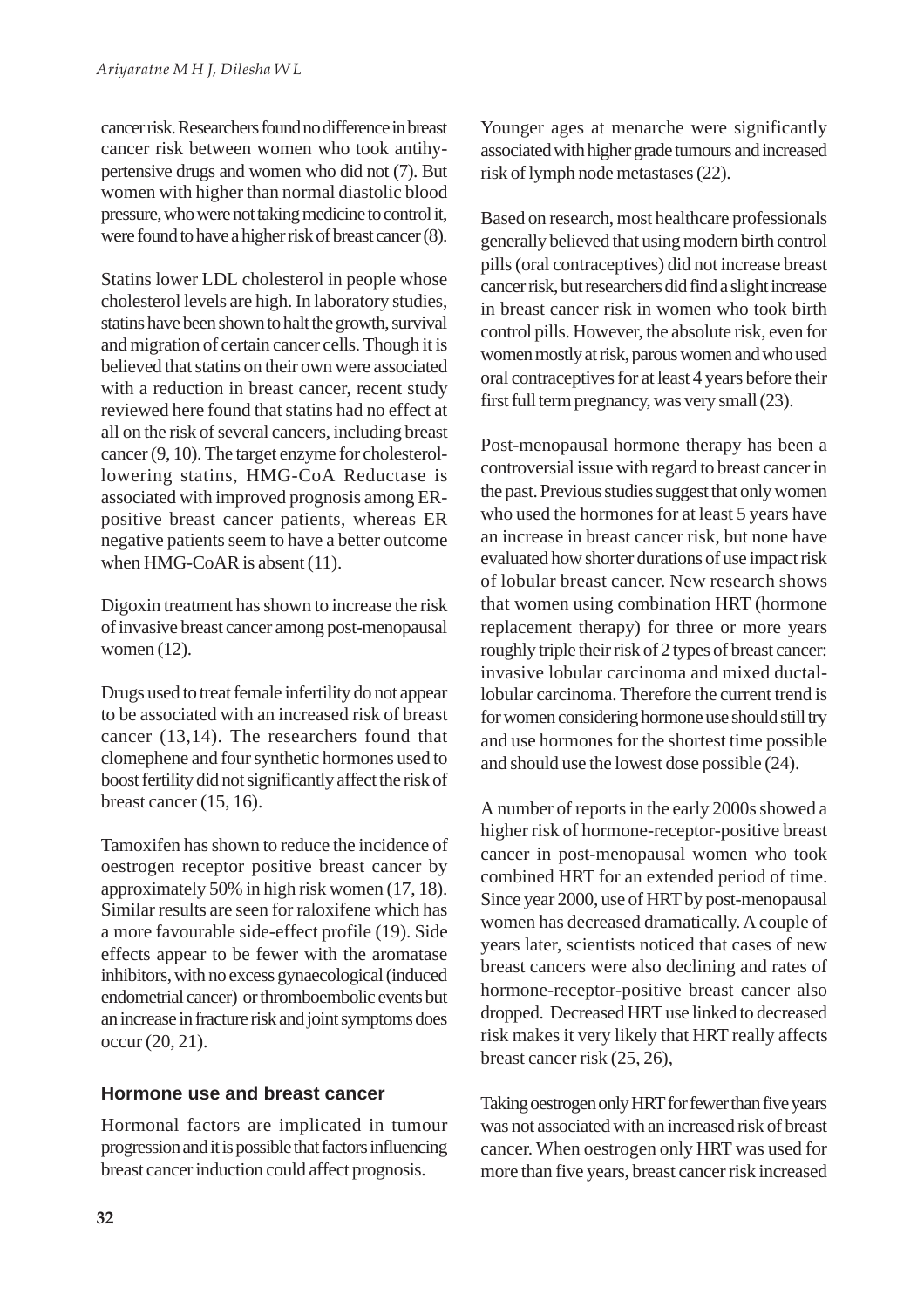slightly (27). Also researchers have found that current, but not past use, compared to non usage of menopausal hormone therapy before diagnosis was shown to be associated with favourable tumour characteristics and survival (28).

#### **Mental illnesses and breast cancer**

A study reviewed here found that people diagnosed with schizophrenia were 3 times more likely to develop colon cancer and about 50% more likely to develop breast cancer compared to people without schizophrenia. The higher rate of some common cancers in people with schizophrenia emphasizes the need for proactive monitoring of their physical health (29).

# **Environmental factors affecting breast cancer**

One's personal risk of breast cancer is the result of many factors. Some of these factors such as the genes and the family history are things one cannot control. Others, such as what one eats, maintaining a healthy weight, and minimizing the exposure to chemicals in the environment, are things one can control.

Working in the clothing or textile industry, radiation exposure (a potential risk for women who work in hospital X-ray departments) and a family history of breast cancer, increase the risk of breast cancer. Eating a diet that is high in fiber and low in salt and working in an administrative position seems to reduce breast cancer risk.

High levels of sun exposure lowered the risk of breast cancer in the fair-skinned women by 47% compared to fair-skinned women who got less sun exposure. Exposure to high levels of sunlight didn't have the same benefit for women with darker skin. Vitamin D appears to be the link between sunlight and reduced risk, which is produced by the body with exposure to sunlight. Getting 10 minutes of sun rays on your face and hands each day gives you the benefits of sunlight without the risks (30) .

### **Pre-natal environment affects breast cancer risk in adulthood**

Researchers have shown that large birth size significantly increases subsequent risk for breast cancer in adulthood, independent of established risk factors. In addition, birth length and head circumference were also positively associated with breast cancer risk, leading the researchers to suggest that the pre-natal environment may influence breast cancer risk later in life.

Analysis of women with data from birth records showed that a 0.5 kg increase in birth weight was associated with an estimated 7% increase in the risk for breast cancer.

Some speculate that the foetal hormonal environment associated with large birth size may alter programming of the breast, making it more susceptible to cancer initiation by endogenous hormone levels and other carcinogens later in life (31).

### **Lack of sleep linked with breast cancer**

Women who get 6 hours of sleep or less a night face an increased risk for developing breast cancer compared with their peers who sleep more. A previous study reported that women with low levels of the sleep hormone, melatonin, have an increased risk for breast cancer.

Melatonin may have an inhibitory effect on gonadal function, including the synthesis and secretion of sex hormones, by promoting the release of gonadotropin-releasing hormone; it also exerts an antiproliferative effect on breast cancer cell lines (32).

#### **Link between obesity and cancer**

Keeping slim turned out to be one of the most important things a woman can do to lower the risk of cancer. Because the hormones that can influence breast cells and the development of breast cancer are made in fat tissue, excess body fat can increase a woman's chance of developing breast cancer after menopause (33).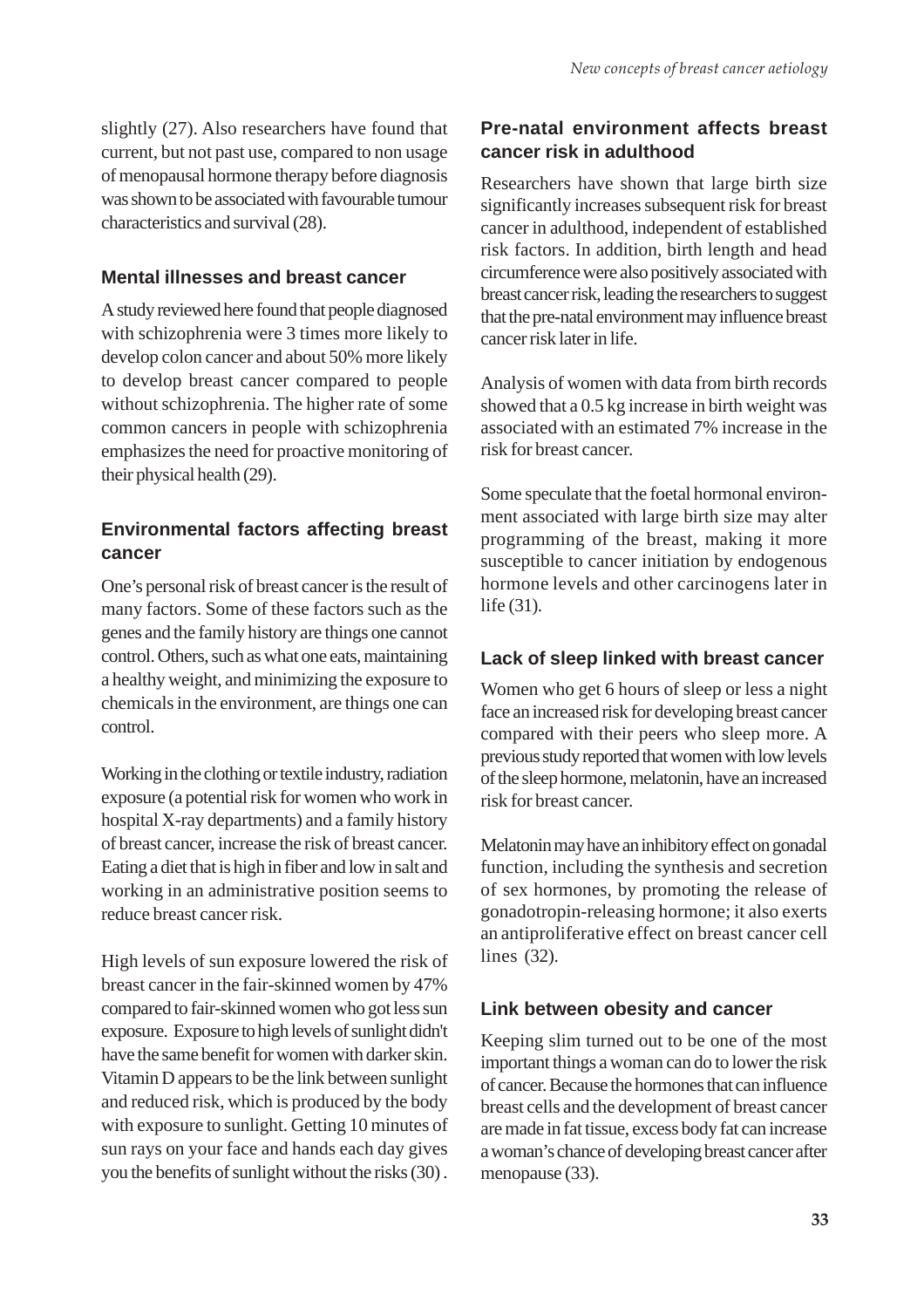Overweight women have increased risk of getting breast cancer after menopause and being overweight can increase the risk of breast cancer coming back in women who have had the disease. This may be because fat cells make extra oestrogen and other hormones, which might stimulate breast cell growth. Excess weight can also make it harder to detect breast cancer early, when it's most treatable. Gaining weight after menopause seems to increase breast cancer risk in post-menopausal women. The good news is that weight loss was associated with a decreased risk of breast cancer (34).

### **Exercise and breast cancer**

The studies reviewed here add to the growing amount of information on the role exercise can play in staying healthy. When it comes to exercise, more seems to be better. A study reviewed here reinforces the findings from a very similar study reviewed on Feb 21, 2007: regular strenuous exercise can lower your risk of breast cancer (35). Exercise may reduce cancer risk through changes in metabolism and the immune system, and by reducing weight gain (36). All needed for a significant reduction in breast cancer risk is,

> A substantial weekly commitment (5 or more hours per week).

> A strenuous routine (lap swimming, aerobics, running, kickboxing, etc.).

A regular routine that is done for years.

Researchers have found that even females with abnormal BRCA1 and BRCA2 genes benefit from exercise. So if they know that they have one of these abnormal genes, losing weight in their twenties, they may be able to lower the risk of developing breast cancer at a younger age (37).

# **Habits**

The fluid in the breasts of women who smoke contains many of the same cancer causing substances found in tobacco smoke. This fact led scientists to suspect that smoking could increase breast cancer risk. Researchers have looked carefully at the link between breast cancer and smoking in young women. They found that smoking before childbearing years appears to increase the risk of breast cancer later in life. Women who had smoked for 10 pack-years before having their first child were 78% more likely to develop breast cancer than those who never smoked. There wasn't a link between breast cancer risk and smoking later in life. These results were inconsistent with the biologic data indicating that the female breast is sensitive to tobacco carcinogens before first childbirth (38). But researchers found that women who smoke are not more likely to have advanced breast cancer than women who do not smoke.

Drinking alcoholic beverages can increase breast cancer risk. How much alcohol is too much? The study found that alcohol consumption is associated with a linear increase in breast cancer incidence in women over the range of consumption reported by most women. Among women who consume alcohol regularly, reducing alcohol consumption is a potential means to reduce breast cancer risk (39). If you are interested in doing all you can to lower your risk of breast cancer or breast cancer recurrence, limiting your alcohol consumption makes sense. If you do enjoy alcoholic beverages and plan to continue using them, try to have fewer than 5 alcoholic drinks a week (40).

Researchers have found a link between coffee consumption, cytochrome P450 1A2 (CYP1A2) genotype, and breast volume, which could have implications for breast cancer development.

They show that coffee has a protective effect on breast cancer risk restricted to women with the CYP1A2\*1F C-allele. Previous studies have reported that coffee may reduce the risk of breast cancer in women with the CYP1A2\*1F C-allele but not in those with the CYP1 A2\*1F A/A genotype. As breast volume is associated with breast cancer risk in lean women, our finding is compatible with earlier reports of a protective effect of coffee on breast cancer risk restricted to women with the CYP1A2\*1F C-allele(41). One study suggest that coffee consumption reduces the risk of breast cancer in lean women, whereas coffee might have the opposite effect in relatively obese women (41).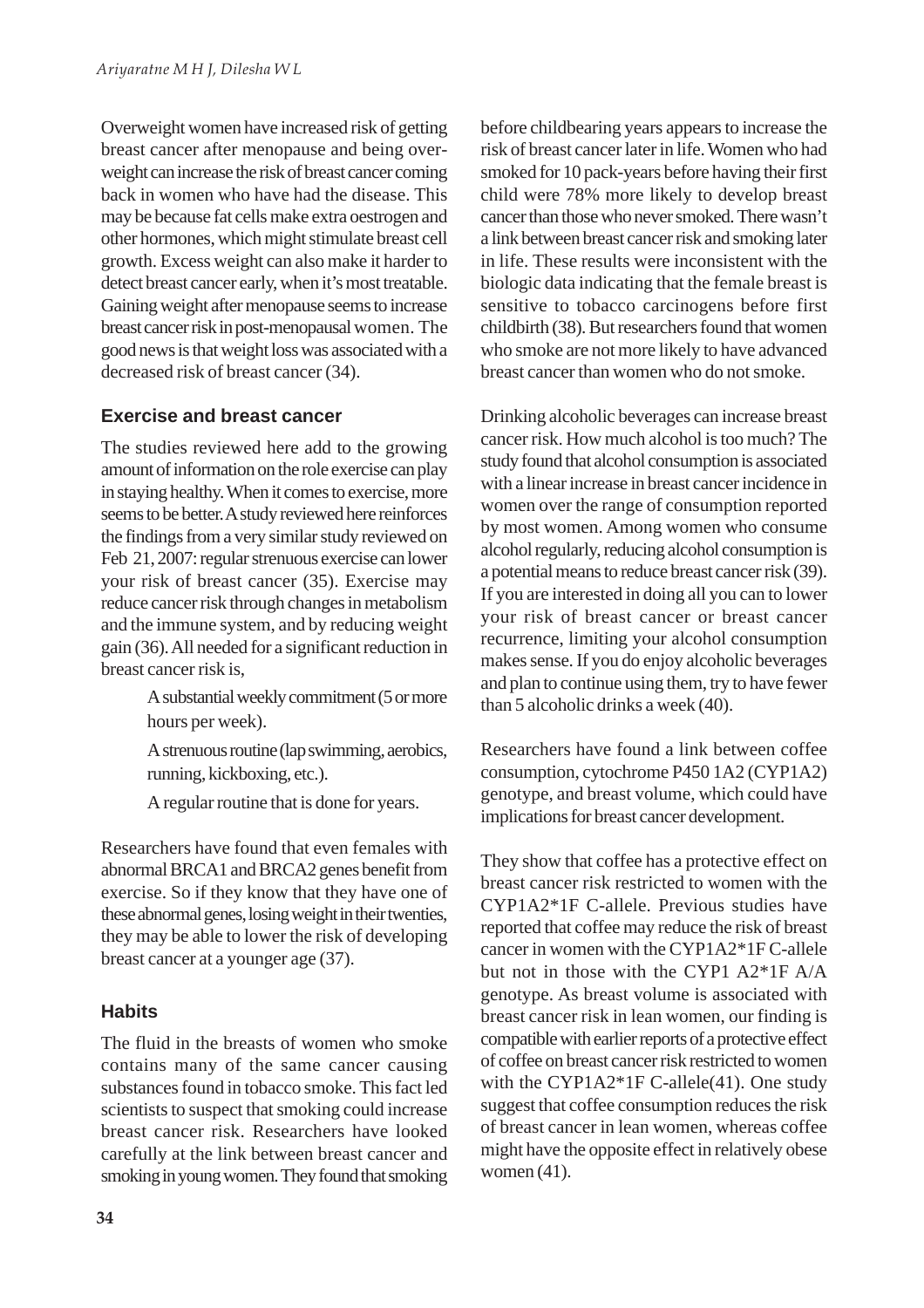## **Hair relaxers not seen linked to breast cancer**

Because African American women use chemical hair relaxers to straighten their hair more regularly than white women and because African American women are more likely to develop breast cancer before age 45 than white women, researchers wanted to know whether breast cancer was diagnosed more often in women who used hair relaxers. There was no evidence that the major ingredients in hair relaxers, such as lye and calcium hydroxide, promote cancer (42).

# **Prevention**

To keep your risk of breast cancer or breast cancer recurrence as low as it can be, try to make choices that help control these factors:

- Figure out your ideal body weight and work hard to get there.
- Get 3 to 4 hours of moderate exercise per week.
- Eat a low-fat diet with 5-9 servings of fruits and vegetables a day.
- Avoid red and processed meats, simple carbohydrates and salt.
- Don't smoke, if you do smoke, quit.
- Avoid alcohol (if people must drink, they should limit their intake to 2 units per day for a man or one for a woman). Limit alcohol to less than 5 drinks a week.
- If you have a baby, breast-feed for at least the first 6 months.
- If possible, avoid hormone replacement therapy.

### **References**

- 1. Pisani P, Parkin DM, Bray F, Ferlay J. Human cancer estimates of the worldwide mortality from 25 cancers in 1990. *International Journal of Cancer* 1999; **83**: 18-29.
- 2. Madigan MP, Ziegler RG, Benichou J, Byrne C, Hoover RN. Proportion of breast cancer cases in the United States explained by well established risk factors. *Journal of National Cancer Institute* 1995; **87**(22): 1681-5.
- 3. Venkitaraman AR. Cancer susceptibility and the functions of BRCA1 and BRCA2. *Cell* 2002; **108**(2): 171-82.
- 4. Cavalieri E, Chakravarti D, Guttenplan J, *et al*. Catechol oestrogen quinones as initiators of breast and other human cancers: Implications for biomarkers of susceptibility and cancer prevention. *Biochimica et Biophysica Acta (BBA) – Reviews on Cancer* 2006; **1766**(1): 63-78.
- 5. Kirsh VA, Kreiger N, Cotterchio M, Sloan M, *et al*. Non steroidal anti inflammatory drug use and breast cancer risk: subgroup findings. *American Journal of Epidemiology* 2007; **166**(6): 709-16.
- 6. Cook NR, Lee IM, Gaziano M, Gordon D, *et al*. Low-Dose Aspirin in the Primary Prevention of Cancer: The Women's Health Study: A Randomized Controlled Trial. *Journal of American Medical Association* 2005; **294**: 47-55.
- 7. Moysich KB, Beehler GP, Zirpoli G, Choi JY, Baker JA. Use of common medications and breast cancer risk. *Cancer Epidemiology, Biomarkers, Prevention*. 2008; **17**(7):1564-95.
- 8. Lindgren A, Pukkala E, Tuomilehto J, Nissinen A. Incidence of breast cancer among postmenopausal, hypertensive women. *International Journal of Cancer* 2007; **121**(3): 641-4.
- 9. Setoguchi S, Glynn RJ, Avorn J, Mogun H, *et al*. Statins and the risk of lung, breast, and colorectal cancer in the elderly. Circulation 2007; **115**: 27-33.
- 10. Bonovas S, Filioussi K, Tsavaris N, Nikolaos Sitaras M. Use of statins and breast cancer: a meta-analysis of seven randomized clinical trials and nine observational studies. *Journal of Clinical Oncology* 2005; **23**: 8606-12.
- 11. Borgquist S, Jogi A, Ponten F, Ryden L, *et al*. Prognostic impact of tumourspecific HMG-CoA reductase expression in primary breast cancer: breast cancer research 2008; 10(5): [About 11 screens] Available from: http://breast-cancerresearch.com/content/10/5/R79.
- 12. Ahern TP, Lash TL, Sørensen HT, Pedersen L. Digoxin treatment is associated with an increased incidence of breast cancer: a population-based case-control study.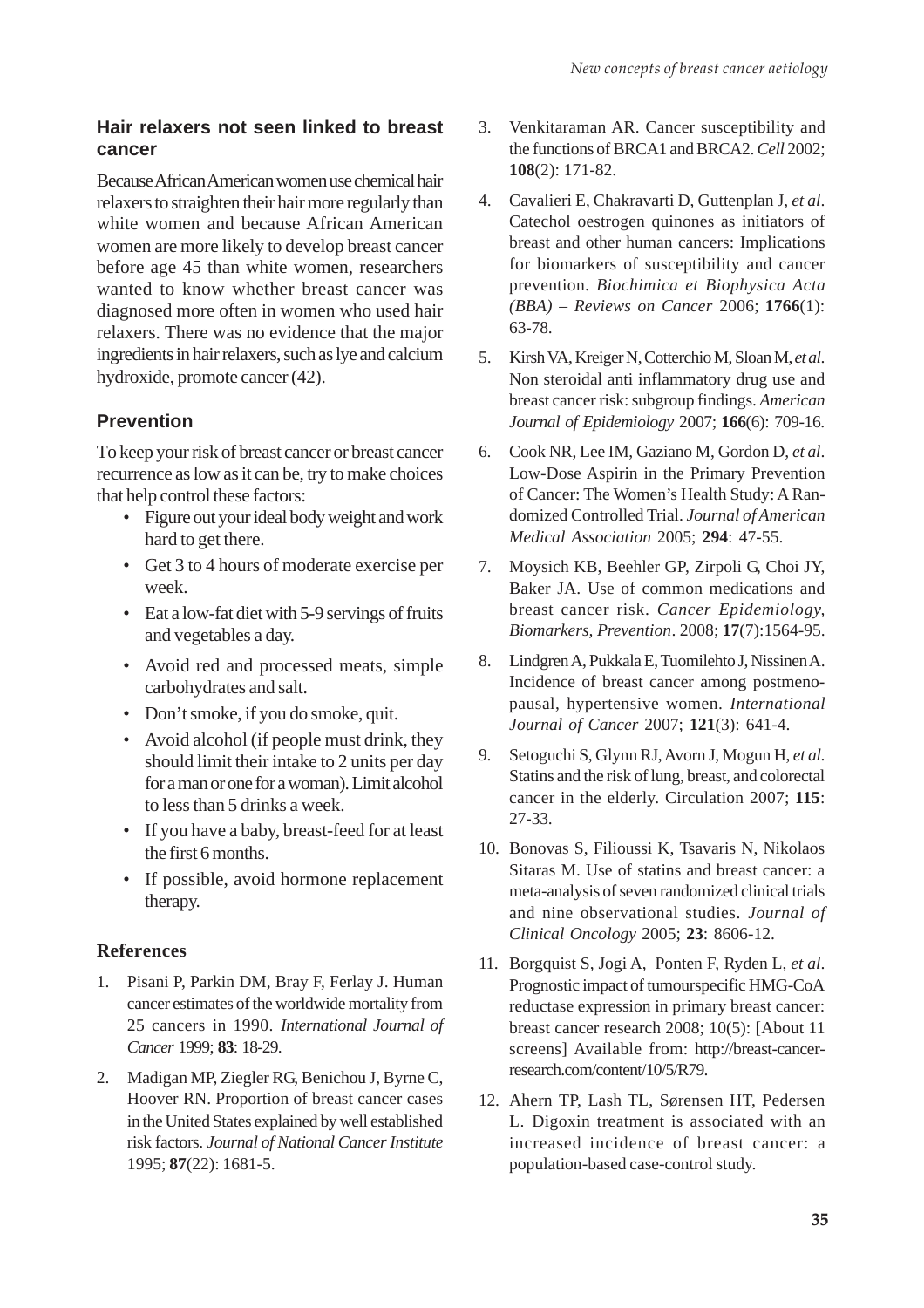*Breast Cancer Re*s. 2008; **10**(6): [about 8 screens] Available from: http://breast-cancer-research. com/content/10/6/R 102

- 13. Klip H, Burger CW, Kenemans P, van Leeuwen FE. Cancer risk associated with subfertility and ovulation induction: a review. *Cancer, Causes, Control* 2000; **11**(4): 319-44.
- 14. Orgéas CC, Sanner K, Hall P, Conner P, Holte J, Nilsson SJ, Sundfeldt K, Persson I, Chia KS, Wedren S, Dickman PW, Czene K. Breast cancer incidence after hormonal infertility treatment in Sweden: a cohort study. *American Journal of Obstetrics and Gynecology* 2009; **200**(1): 72.e1-7.
- 15. Jensen A, Sharif H, Svare EI, Frederiksen K, *et al*. Risk of breast cancer after exposure to fertility drugs: results from a large Danish cohort study. *Cancer Epidemiology, Biomarkers, Prevention* 2007; **16**: 1400-7.
- 16. Brinton LA , ScocciaB, Moghissi KS, Westhoff, CL, *et al*. Breast cancer risk associated with ovulation-stimulating drugs. *Human Reproduction* 2004; **19**(9): 2005-13.
- 17. Kinsinger LS , Harris R, Woolf SH, Sox HC, Lohr KN. Chemoprevention of Breast Cancer: a summary of the evidence for the U.S. Preventive Services Task Force. *Ann Intern Med* 2002; **137**(1): 9-69.
- 18. Fisher B, Costantino JP, Wickerham DL, Redmond CK, Kavanah M, Cronin WM, Vogel V, Robidoux A, Dimitrov N, Atkins J, Daly M, Wieand S, Tan-Chiu E, Ford L, Wolmark N. Tamoxifen for prevention of breast cancer: report of the National Surgical Adjuvant Breast and Bowel Project P-1 Study. *Journal of National Cancer Institute.* 1998; **90**(18): 1371-88.
- 19. Cummings SR, Eckert S, Krueger KA, *et al*. The effect of raloxifene on risk of breast cancer in postmenopausal women. Results from the MORE randomized Trial. *Journal of American Medical Association* 1999; **281**: 2189-97.
- 20. Bonneterre J, Thürlimann B, Robertson JFR, *et al* for the Arimidex Study Group. Anastrozole versus tamoxifen as first-line therapy for advanced breast cancer in 668 postmeno-pausal women: results of the tamoxifen or arimidex

randomized group efficacy and tolerability study. *Journal of Clinical Oncology* 2000; **22**: 3748-57.

- 21. Forbes JF, Cuzick J, Buzdar A, *et al* for Arimidex, Tamoxifen, Alone or in Combination (ATAC) Trialists' Group. Effect of anastrozole and tamoxifen as adjuvant treatment for earlystage breast cancer: 100-month analysis of the ATAC trial. *Lancet Oncol* 2008; **9**(1): 45-53.
- 22. Orgéas CC, Hall P, Rosenberg LU, *et al*. The influence of menstrual risk factors on tumor characteristics and survival in *postmenopausal breast cancer. Breast Cancer Res* 2008; **10**(6): [about 9 screens] Available from: http://breastcancer-research. com/content/10/6/R 107.
- 23. Kahlenborn C, Modugno F, Potter DM, Severs WB. Oral contraceptive use as a risk factor for premenopausal breast cancer: A meta-analysis. *Mayo Clinic Proceedings* October 2006; **10**: 1290-1302.
- 24. Li CI, Malone KE, Porter PL, *et al*. Relationship between meno-pausal hormone therapy and risk of ductal, lobular, and ductal-lobular breast carcinomas. *Cancer Epidemiol, Biomarkers, Prev* 2008; **17**(1): 43-50.
- 25. Clarke CA, Glaser SL, Uratusu CS, *et al*. Recent decline in hormone therapy utilization and breast cancer incidence: clinical and population based evidence. *Journal of Clinical Oncology* 2006; **24**: e49-e50.
- 26. Colditz GA. Decline in breast cancer incidence due to removal of promoter: Combination oestrogen plus progestin. *Breast cancer research* 2007; **9**(4): 108. [about 3 screens] Available from: http://breast-cancer-research.com/content/ 9/4/108.
- 27. Rosenberg LU, Granath F, Dickman PW, Einarsdottir K, *et al*. Menopausal hormone therapy in relation to breast cancer characteristics and prognosis: A cohort study. *Breast Cancer Research* 2008; **10**(5) (78). [about 11 screens] Available from: http://breastcancer-research.com/content/10/5/R78.
- 28. Cecilia Magnusson, Lars Holmberg, Torgny Nordén, Anders Lindgren, *et al*. Prognostic characteristics in breast cancers after hormone replacement therapy. *Breast Cancer Research and Treatment* 1996; **38**(3): 325-34.